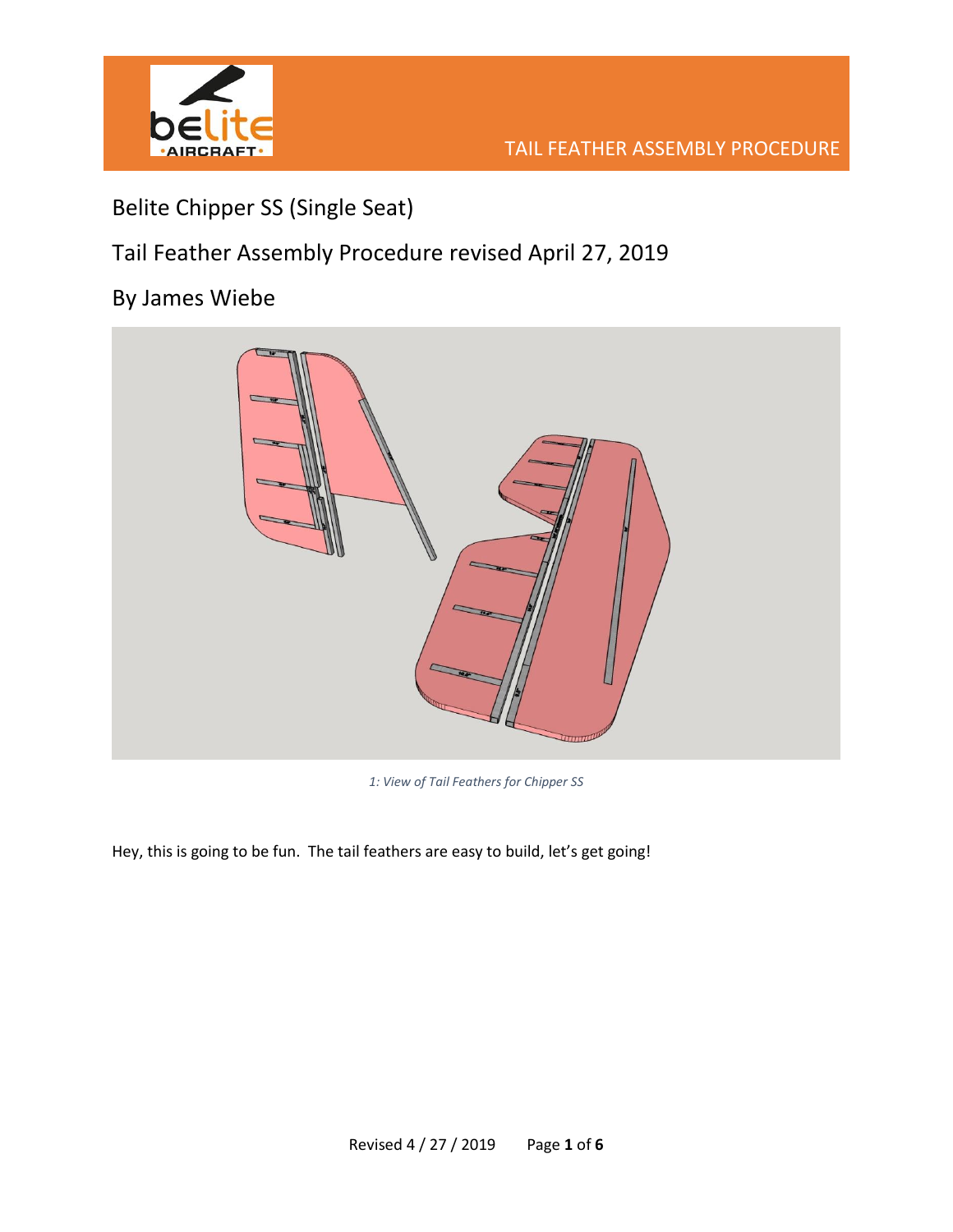

Assembly steps:

- $\Box$  Verify Tail Feather sub-kit inventory using the updated Bill Of Materials supplied with your kit.
- $\Box$  Review and understand all instructions before proceeding.
- $\Box$  Lengths of all tubes are determined by the callouts in the CAD, drawings and this build manual. You need to cut to length from the raw material provided. Use a bandsaw or a hacksaw.
- $\Box$  Surface preparation on all metal: use acetone, then sand with 120 grit paper, then clean again with acetone. Gorilla glue will bond tenaciously with metal as long as you do surface preparation correctly. We won't say this again in this manual, you must do it.

Each piece of 1" foam included in the tail feather kit is cut with CNC equipment to the exact required shape. Your job is to cut the required tubes to length, then glue them in with Gorilla glue. Some areas get a reinforcing layer of fiberglass.

The leading and trailing edges are rounded off with a router, then also covered with fiberglass.

Optional steps include adding more fiberglass for an even tougher surface finish.

Gorilla glue can be very messy, as it expands out of glue joints and sticks to everything. One trick we've learned is to 'outline' the slot with blue masking tape prior to gluing. Then when the glue oozes out, you can just peal the tape off and preserve the foam from getting glue all over the surfaces.

Let's start by doing the horizontal stabilizer.



*2: Horizontal surface*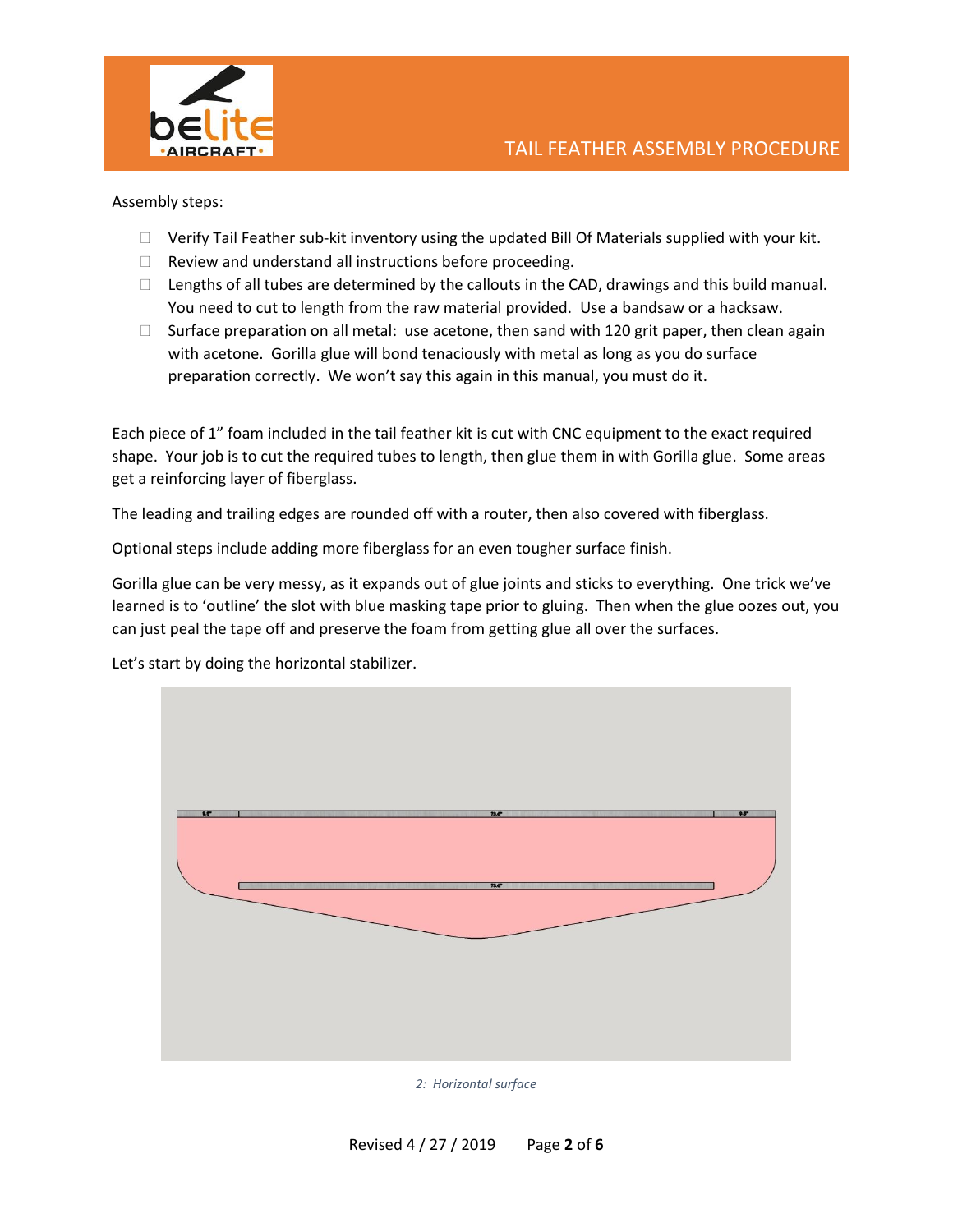

- $\Box$  Cut two pieces of tubing to 9.5". You'll also need two, full length pieces of 73".
- $\Box$  Make sure the foam is prepared by removing excess foam and lightly sanding as needed. You may also need to square the corners of the internal slot.
- $\Box$  Put a covering down on your work surface to prevent glue from bonding to the work surface. We use plastic release film.
- $\Box$  Put in blue tape on the top and bottom of the tail feathers.
- □ Use a bead of gorilla glue on foam edges. Don't use too much!!! Use water mist to activate.
- Insert your surface-prepped tubes. Use masking tape or clamps to secure the end tube.
- Allow to set.
- $\Box$  Remove masking tape and remove excess glue.

Now we'll move on to the elevator.



## *3: Elevator for Chipper SS*

 $\Box$  Cut pieces of thinwall tubing to 10", 11", 12", 3.5", 34". You'll also need one piece of thickwall aluminum tubing of 24" length.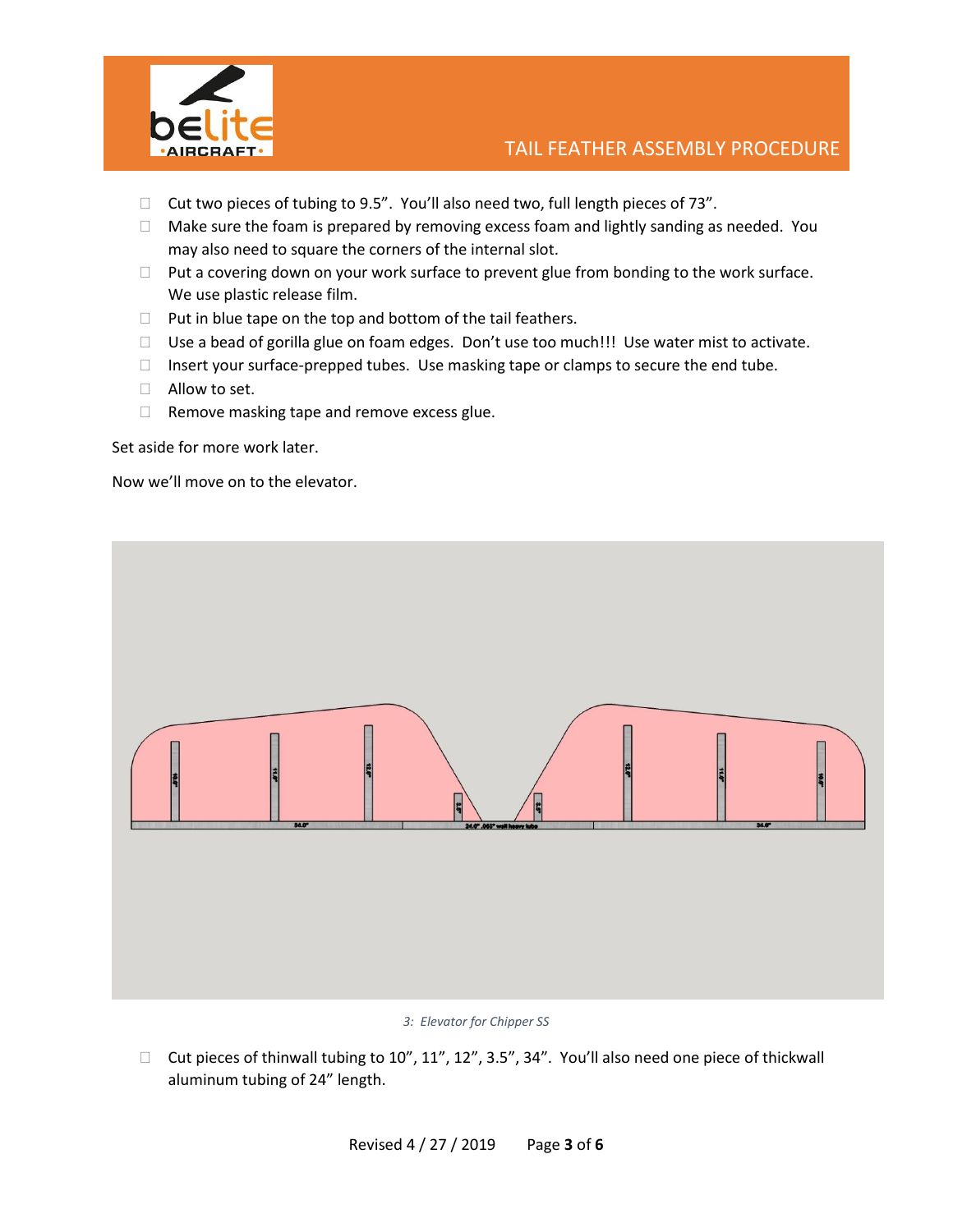

- $\Box$  Make sure the foam is prepared by removing excess foam and lightly sanding as needed. You may also need to square the corners of the internal slot.
- $\Box$  Put a covering down on your work surface to prevent glue from bonding to the work surface. We use plastic release film.
- $\Box$  Put in blue tape on the top and bottom of the tail feathers.
- □ Use a bead of gorilla glue on foam edges. Don't use too much!!! Use water mist to activ TIP: You don't have to do it all at once. Start with a single tube to verify glue technique.
- Insert your surface-prepped tubes. Use masking tape or clamps to secure the end tube.
- $\Box$  Allow to set.
- $\Box$  Remove masking tape and remove excess glue.

Now we'll move on the rudder.



*4: Rudder for Chipper SS*

 $\Box$  Cut pieces of thinwall tubing to 7", 11", 13", 15", 21" and 28.5".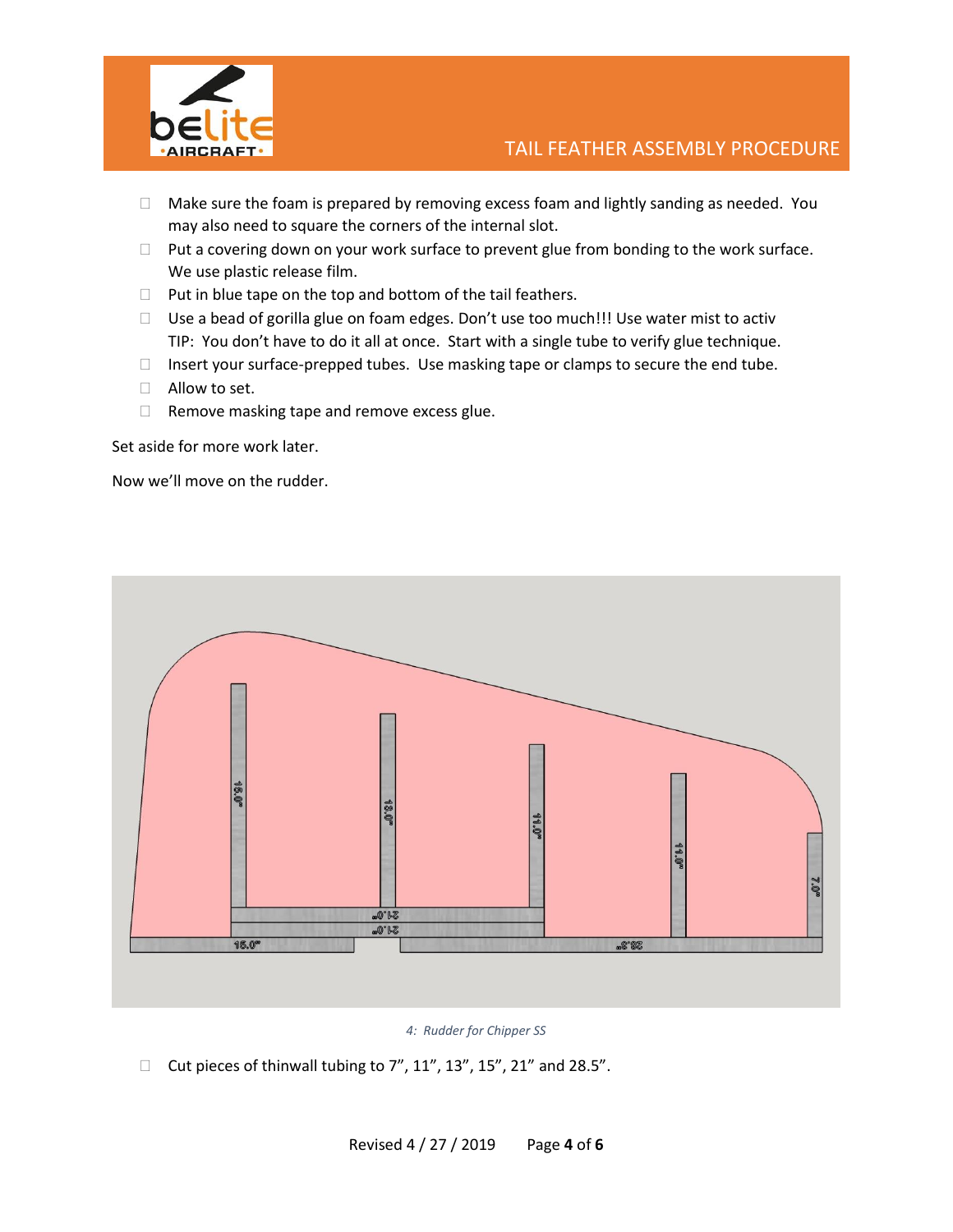

- $\Box$  Make sure the foam is prepared by removing excess foam and lightly sanding as needed. You may also need to square the corners of the internal slot.
- $\Box$  Put a covering down on your work surface to prevent glue from bonding to the work surface. We use plastic release film.
- $\Box$  Put in blue tape on the top and bottom of the tail feathers.
- $\Box$  Use a bead of gorilla glue on foam edges and on metal faces which touch each other. Don't use too much!!! Use water mist to activate. TIP: You don't have to do it all at once.
- $\Box$  Insert your surface-prepped tubes. Use masking tape or clamps to secure the end tube.
- Allow to set.
- $\Box$  Remove masking tape and remove excess glue.



*5: Forward cabin area thinwall aluminum tubing.*

- $\Box$  Cut pieces of thinwall tubing to 46.5" and 37.0".
- $\Box$  Make sure the foam is prepared by removing excess foam and lightly sanding as needed.
- $\Box$  Put a covering down on your work surface to prevent glue from bonding to the work surface. We use plastic release film.